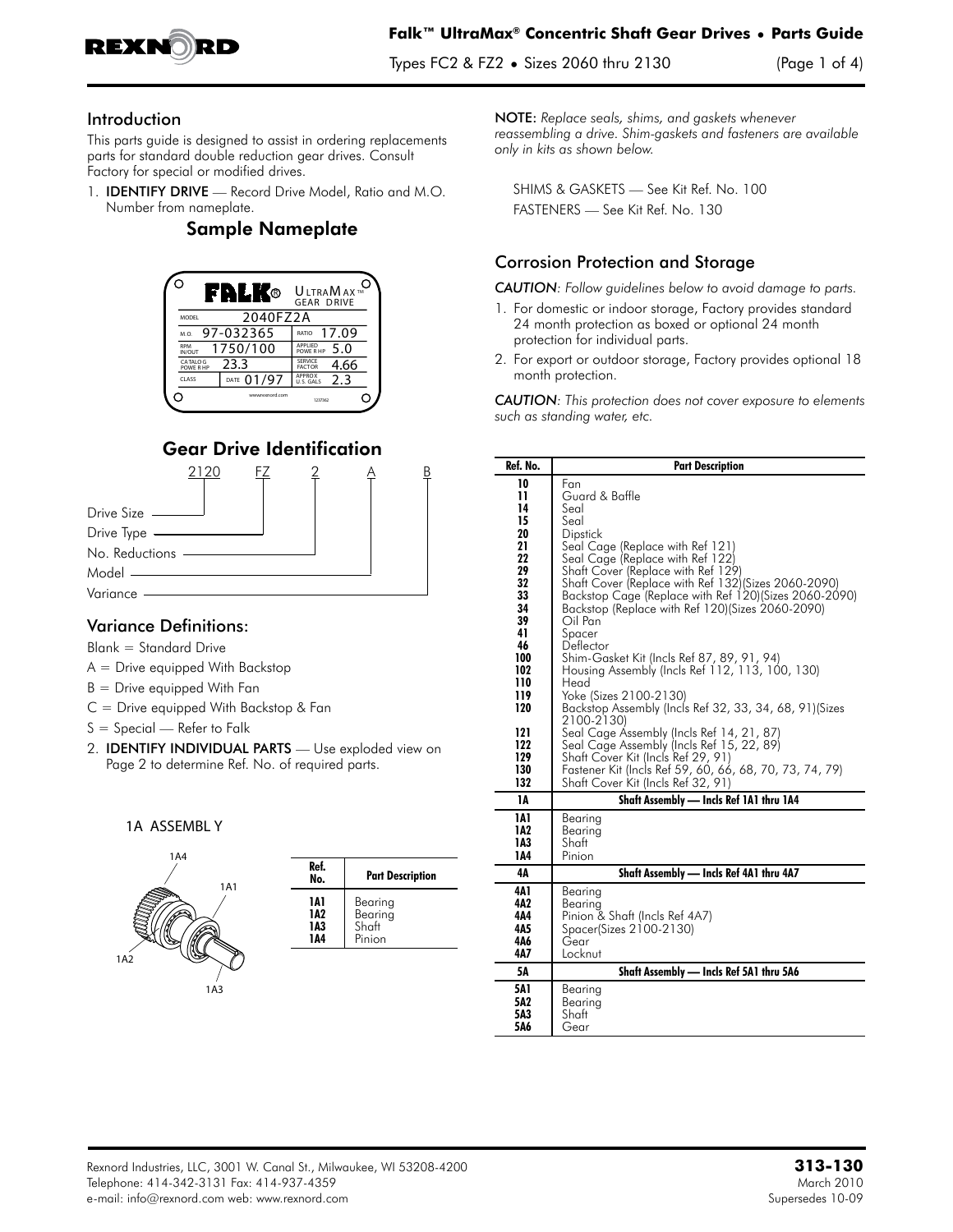(Page 2 of 4) Types FC2 & FZ2 **•** Sizes 2060 thru 2130



Parts Diagram

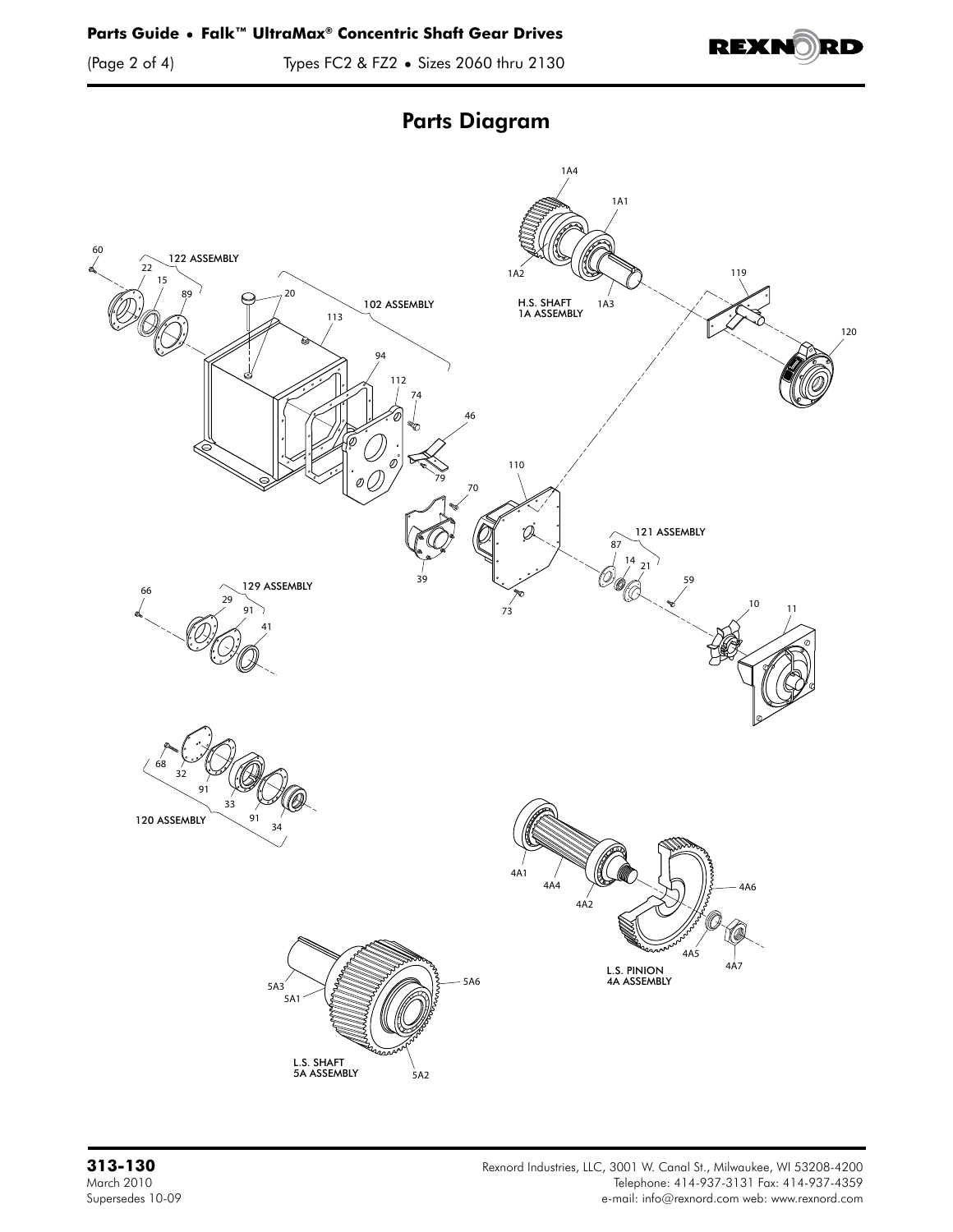

Types FC2 & FZ2 **•** Sizes 2060 thru 2130 (Page 3 of 4)

#### TABLE 1  $-$  1A Shaft Assembly  $\star$  t

| <b>Drive Size</b> |          |               |      |      |      |      |      |      |       |
|-------------------|----------|---------------|------|------|------|------|------|------|-------|
| Ratio             | 2060     | 2070          | 2080 | 2090 | 2100 | 2110 | 2120 | 2130 | Ratio |
| 1.50              |          |               |      |      |      |      |      |      | 1.50  |
| 1.71              |          |               |      |      |      |      |      |      | 1.71  |
| 1.83              |          |               |      |      |      |      |      |      | 1.83  |
| 2.03              |          |               |      |      |      |      |      |      | 2.03  |
| 2.30              |          |               |      |      |      |      |      |      | 2.30  |
| 2.54              |          |               |      |      |      |      |      |      | 2.54  |
| 2.83              |          |               |      |      |      |      |      |      | 2.83  |
| 3.13              |          |               |      |      |      |      |      |      | 3.13  |
| 3.40              |          |               |      |      |      |      |      |      | 3.40  |
| 3.76              |          |               |      |      |      |      |      |      | 3.76  |
| 4.13              |          |               |      |      |      |      |      |      | 4.13  |
| 4.57              |          |               |      |      |      |      |      |      | 4.57  |
| 5.00              |          |               |      |      |      |      |      |      | 5.00  |
| 6.26              |          |               |      |      |      |      |      |      | 6.26  |
| 7.71              |          |               |      |      |      |      |      |      | 7.71  |
| 9.27              |          |               |      |      |      |      |      |      | 9.27  |
| 11.26             |          |               |      |      |      |      |      |      | 11.26 |
| 13.72             | 1A2, 1A3 | 1A2, 1A3, 1A4 |      |      |      |      |      |      | 13.72 |
| 17.19             | 1A4      | 1A3, 1A4      |      |      |      |      |      |      | 17.19 |
| 21.13             |          | 1A3, 1A4      |      |      |      |      |      |      | 21.13 |
| 25.62             |          | SOS           |      |      |      |      |      |      | 25.62 |
| 31.69             |          |               |      |      |      |      |      |      | 31.69 |

+ Individual components for Drive Sizes and Ratios shown in the SCREENED areas may be ordered separately. High interference fit components which must be assembled at the Factory are identified in the table above. † 2060F-2090F Low Ratio Drives (1.548-4.567) LS Pinion/Shaft must be FACTORY assembled.

#### TABLE 2 — Bearing/Falk Part Number

|                                                                                                                              | <b>Reference Number</b> |                                     |                                                                                                           |                                              |        |                                              |  |  |
|------------------------------------------------------------------------------------------------------------------------------|-------------------------|-------------------------------------|-----------------------------------------------------------------------------------------------------------|----------------------------------------------|--------|----------------------------------------------|--|--|
| <b>DRIVE SIZE</b>                                                                                                            | 1A1                     | 1A2                                 | 4A 1                                                                                                      | 4A2                                          | 5A1    | 5A2                                          |  |  |
| 2060 <sup>3</sup>                                                                                                            | 921374                  | 921375<br>29167092                  | 2916437                                                                                                   | 921300                                       | 921530 | 921677 <sup>21</sup><br>2929598 22           |  |  |
| 2070 4                                                                                                                       | 921846                  | 921749                              | 921795                                                                                                    | 921796                                       | 921751 | 921671 <sup>21</sup><br>2929282 22           |  |  |
| 20807                                                                                                                        | 921810                  | 921811                              | 2916560 5<br>9218096                                                                                      | 2916560 5<br>9218096                         | 921678 | 921671 <sup>21</sup><br>2929282 22           |  |  |
| 2090 <sup>8</sup>                                                                                                            | 921810                  | 921730                              | 921810                                                                                                    | 921846                                       | 921741 | 921681 <sup>21</sup><br>921352 22            |  |  |
| 2100                                                                                                                         | 921449                  | 9216619<br>921662 10                | 921489                                                                                                    | 921764 <sup>21</sup><br>92148922             | 921414 | 921668 <sup>21</sup><br>92144323             |  |  |
| 2110 14                                                                                                                      | 921408                  | 921667 11<br>921663 12<br>921833 13 | 921542                                                                                                    | 921667 <sup>21</sup><br>921542 <sup>22</sup> | 921674 | 921524 <sup>21</sup><br>921414 <sup>22</sup> |  |  |
| 2120 17                                                                                                                      | 921542                  | 921667 15<br>921668 16              | 921542                                                                                                    | 921667 <sup>21</sup><br>921542 <sup>22</sup> | 921881 | 921832 <sup>21</sup><br>921748 <sup>22</sup> |  |  |
| 2130 20                                                                                                                      | 921412                  | 92157718<br>921576 19               | 2917790                                                                                                   | 2917789 21<br>2917790 22                     | 921331 | 921462 <sup>21</sup><br>921422 <sup>22</sup> |  |  |
| Ratios 1.548-1126 & 21.13-31.69.<br>2 Ratios 13.72 & 17.19.<br>3 Trapped $\ddagger$ HS Inner Bearing for Ratios 1.548-17.19. |                         |                                     | 12 Ratios 11.46-20.76.<br>13 Ratios 25.39-31.12.<br>14 Trapped # HS Inner Bearing for ratios 4.960-17.01. |                                              |        |                                              |  |  |

4 Trapped ‡ HS Inner Bearing for Ratios 1.490-13.50. 15 Ratios 5.201-21.12. 5 Ratios 5.161-31.15. 16 Ratios 25.91-31.89.

6 Ratios 1.561-4.430. 17 Trapped ‡ HS Inner Bearing for Ratios 5.201-21.12.

7 Trapped ‡ HS Inner Bearing for Ratios 1.561-13.67. 18 Ratios 5.069-25.36. 8 Trapped ‡ HS Inner Bearing for Ratios 1.504-16.78. 19 Ratio 30.89.

9 Ratios 5.071-21.58 (Trapped 4).<br>10 Ratios 25.55-31.21<br>11 Ratios 4.960-9.463.

9 Participan # 15 Inner Bearing for Ratios 5.069-21.25.<br>9 Model A or Model B.<br>9 Model B only. 11 Ratios 4.960-9.463.<br>23 Model B - All F2 & F3 only - F4 must use 921668.<br>replaced as part of an assembly.